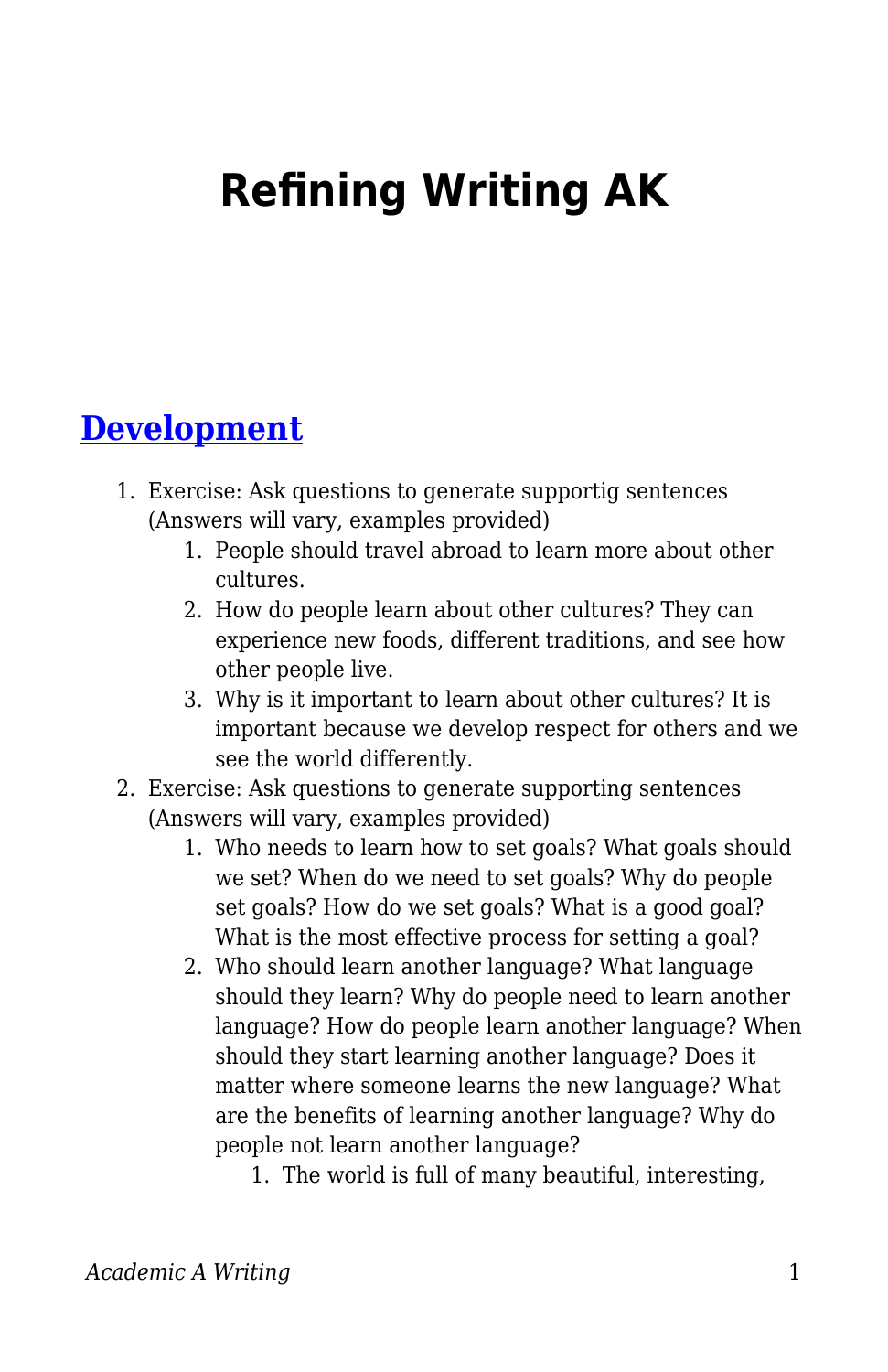and unique languages. In many large cities, you can hear people speaking these different languages and see them used in signs and advertisements. Because the world is becoming more and more connected, it is important for everyone to learn to communicate with one another. Learning to speak another language is a great way to create a connection with a new culture and community, and anyone can learn a new language. It takes patience and practice, but learning a new language improve your life and expand your world.

- 3. Exercise: Eliminate redundancy to improve development
	- 1. Students who do not work may not have exactly all of the same stress that working students have, but they have other things to worry about. Some students need to plan a very careful budget in order to save as much money as they can and not spend too much money that they shouldn't spend because they don't have very much money to spend. Other students worry about maintaining very high grades so that their sponsor will see their diligence and allow them to continue studying. They spend a lot of time studying as much as possible and practicing the skills they learn in class so that they can do well on the exams and pass the exams and quizzes with very good scores. Passing the exams and quizzes is very important to them and so they spend a lot of time studying. This can cause significant stress in their lives. These are just some of the additional concerns students face when they are not working during the semester.

# **[Unity](https://edtechbooks.org/academic_a_writing/unity)**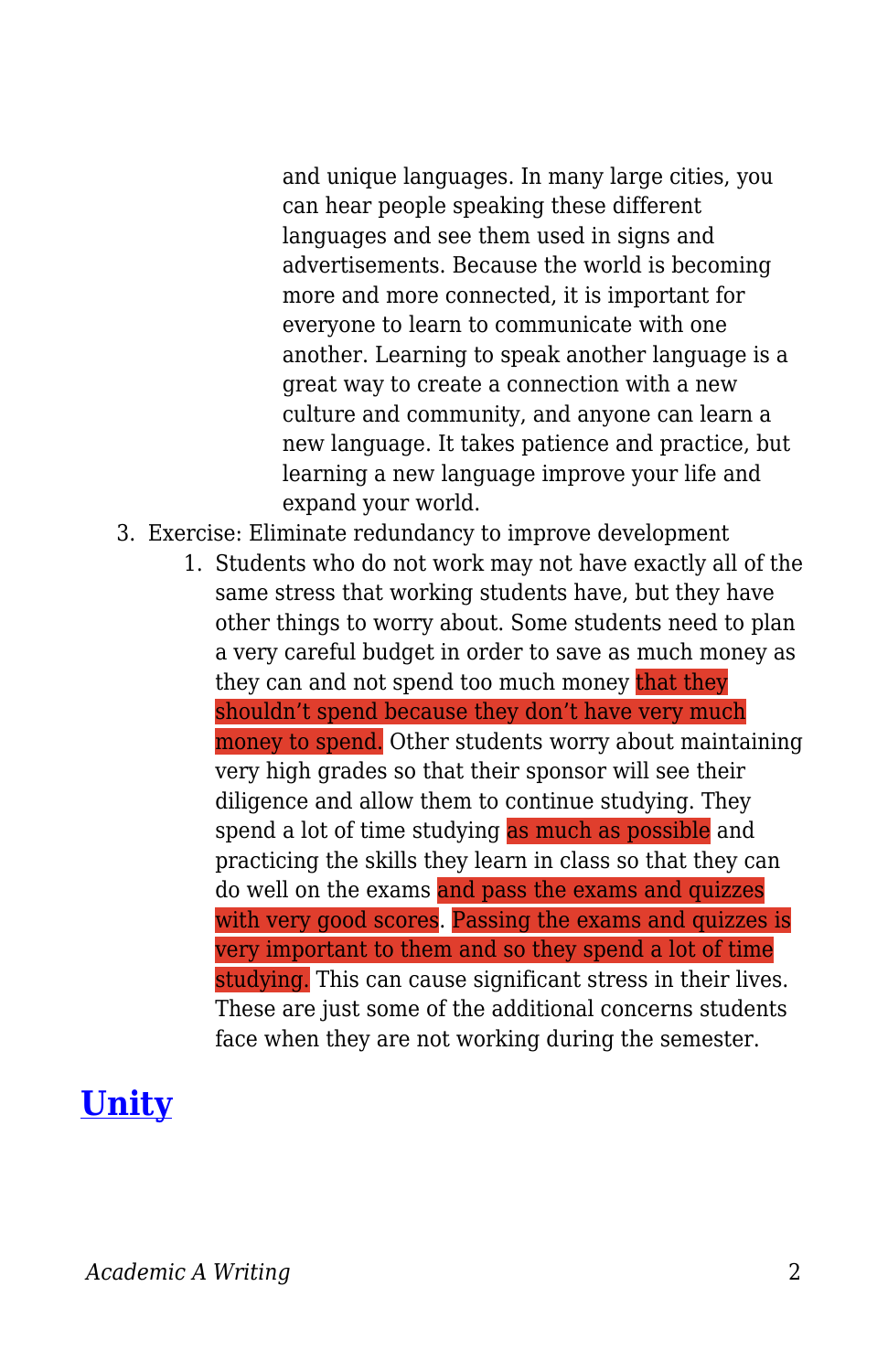#### **Exercise: Revise for unity**

- 1. It is dangerous to preserve old buildings. According to some engineers, every building has a lifetime, and after the building reaches its lifetime, it is dangerous to keep those buildings. It also becomes more expensive. In addition, if the city is in a seismically active area, the problems that old buildings create will become worse because those buildings will not resist an earthquake. Some people say that old buildings can be used as tourist places and people enjoy visiting a historic location. It is clear that old buildings are not very safe.
- 2. There are many varieties of English spoken today in the world. American English British English, Indian English, and Australian English are just a few of these varieties, and they are all a little distinct. Pronunciation is one obvious difference, but other things vary as well, like vocabulary and even grammar. The word *shiela* is the Australian word for *girl*. English may be a global language, but it isn't exactly the same all over the world.
- 3. The environment is something that can affect students positively or negatively. For example, if classmates are sleeping or talking during classes, that environment can make it difficult for students to concentrate. A noisy, dirty, or distracting environment can have a similar impact. Some roommates never help clean the apartment. On the contrary, an environment that is clean and has no distractions will make it much easier to focus on homework. It is important to recognize the impact that the environment can have on students.
- 4. Students like to listen to music in many different situations. Students listen to different types of music. Many students listen to music while they are studying because it helps them concentrate. Some people like to be quiet while they study. Some students listen to music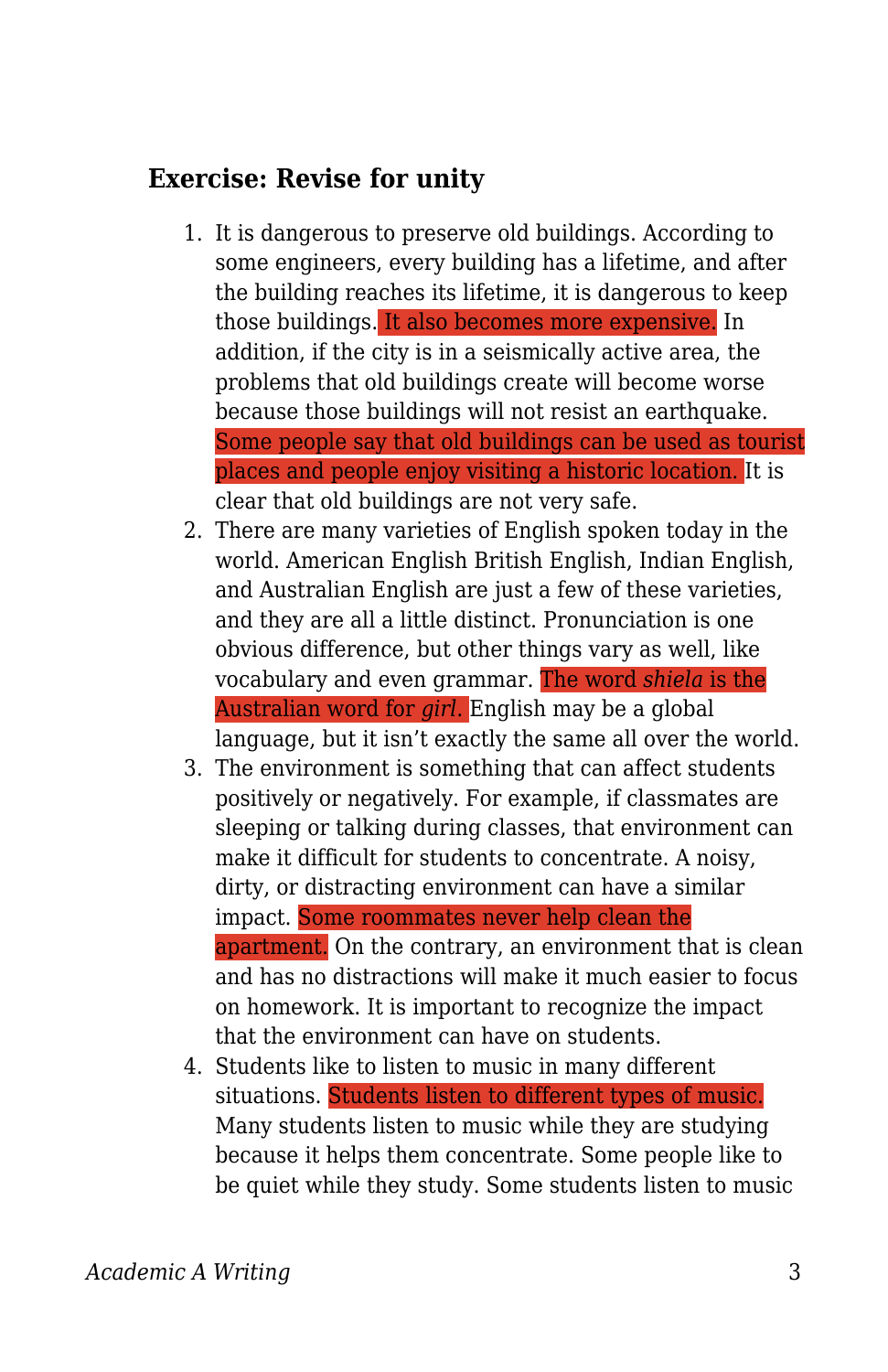while they work. Some enjoy listening to music while they walk to work or school. There are many different places where students enjoy listening to music.

## **[Cohesion](https://edtechbooks.org/academic_a_writing/cohesion)**

- 1. Exercise: identify logical order of sentences
	- A. 5
	- B. 1
	- C. 3
	- D. 6
	- E. 4
	- F. 7
	- G. 2
	- H. 8
- 2. Exercise: Insert a sentence
	- 1. French toast is another breakfast food that is easy to make.**2 Make an egg mixture by cracking a few eggs into a bowl and stirring in some milk.** Season the mixture with cinnamon. To prepare the toast, quickly dip a slice of bread into the mixture and put it on a hot pan to cook. When the toast has turned light brown, it's ready to eat. You can top the toast with butter, syrup, and powdered sugar. Making French toast is as easy as that!
- 3. Exercise: Revise for logical order of sentences
	- 1. Reading is a popular hobby for people of many ages. Children often enjoy reading for entertainment. Other adults enjoy reading because they have found specific authors or genres that move them and they can create a connection with the story. Teenagers enjoy reading as a hobby because they are able to learn about other places and cultures by reading about them. Little children may also enjoy reading because they enjoy spending time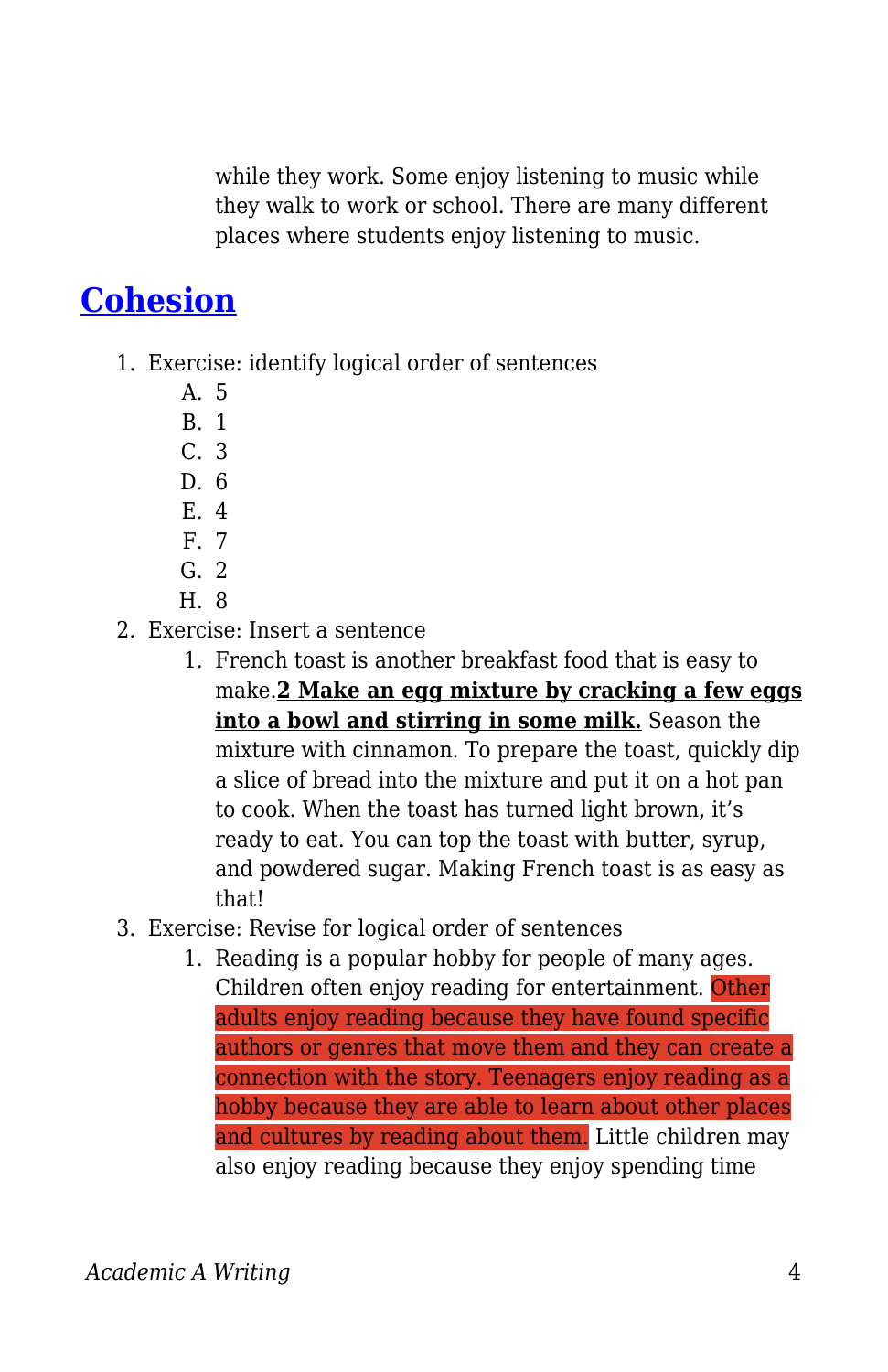with their parents. Young adults may enjoy reading for a hobby because it can help them socialize with other young adults who are reading the same stories. Some adults read to relax after a long day at work. It is obvious that reading is such a popular hobby due to the reasons people of all ages choose to read.

- 2. However, reading is more than a hobby; it is also a great tool for eduction. If people want to learn new skills, they can learn about those skills in books. If people want to understand history, they can learn it in a book. If they want to learn how scientific processes occur, there are books that can explain them. The education you can gain from a book can include skills, history, science, and even how to succeed in business. If people want to learn about successful business practices, there are also books that can teach about that topic. Reading can open the door to learn many new things.
- 3. Reading stories that were written by people from a different culture helps the reader understand that culture better. The culture of a group of people includes their beliefs and traditions, which are frequently included in the stories they write. For example, many people have written stories to teach a lesson that shows the importance of a certain characteristic. The Little Red Hen is one such story in American culture. Many other cultures have similar types of stories that show pieces of their cultures. This story teaches the value of hard work, which is traditionally valued highly in America. Thus, by reading, people can learn more about other cultures.
- 4. Exercise: Add cohesive devices
	- 1. **FIRST** students need to learn English.
	- 2. Other types of English exams include a written grammar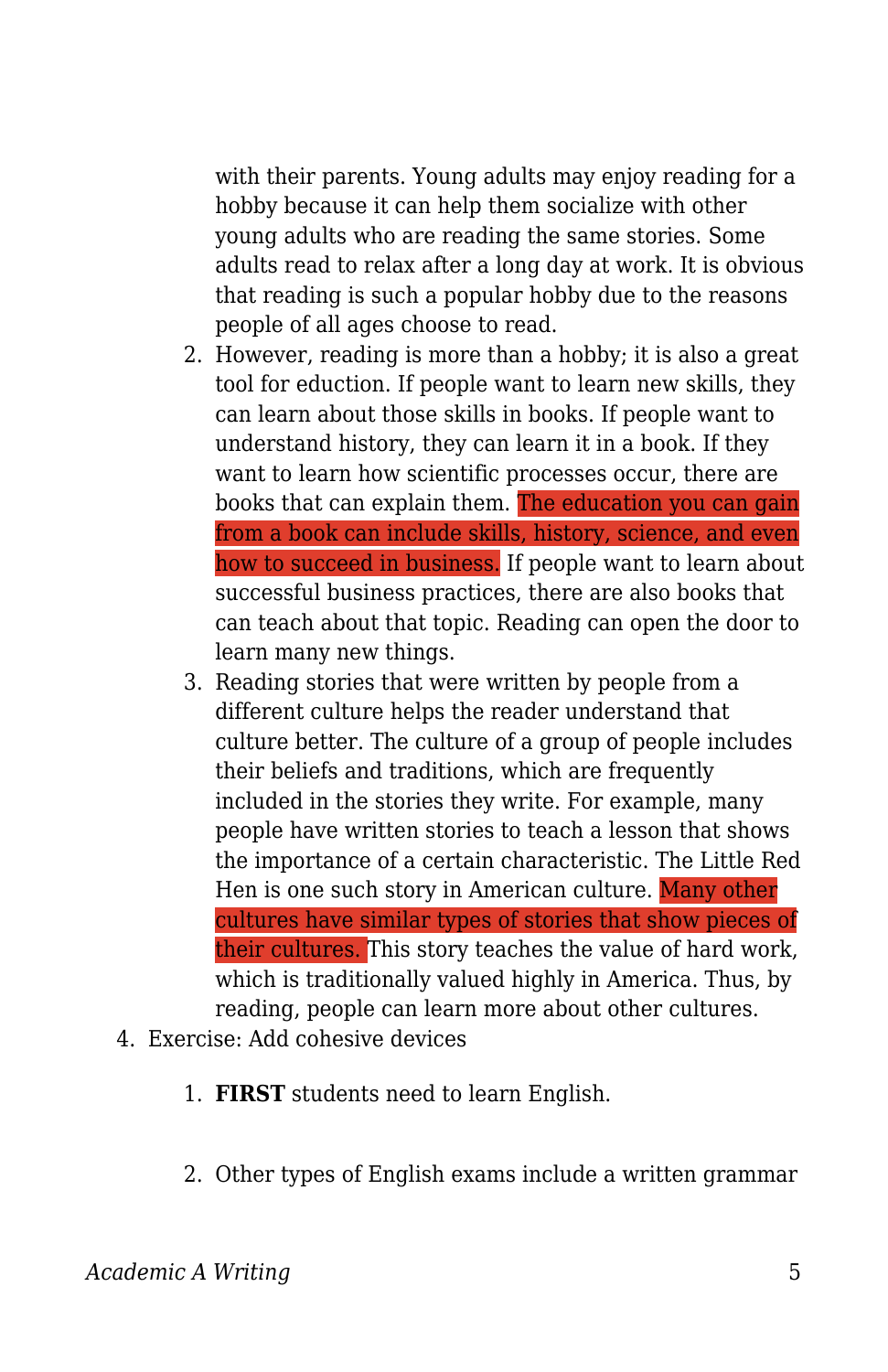test to measure students' knowledge of grammar. **HOWEVER/IN CONTRAST** the TOEFL uses a different grammar assessment.

- 3. **SECOND/IN ADDITION/ALSO,** learning the format of the test is essential.
- 4. You should **ALSO** be familiar with the types of questions you will be asked.
- 5. **ANOTHER** element of the format you should be familiar with is how the test will be scored.
- 6. **FOR INSTANCE,** there are some questions on the reading section that are worth two points instead of one point